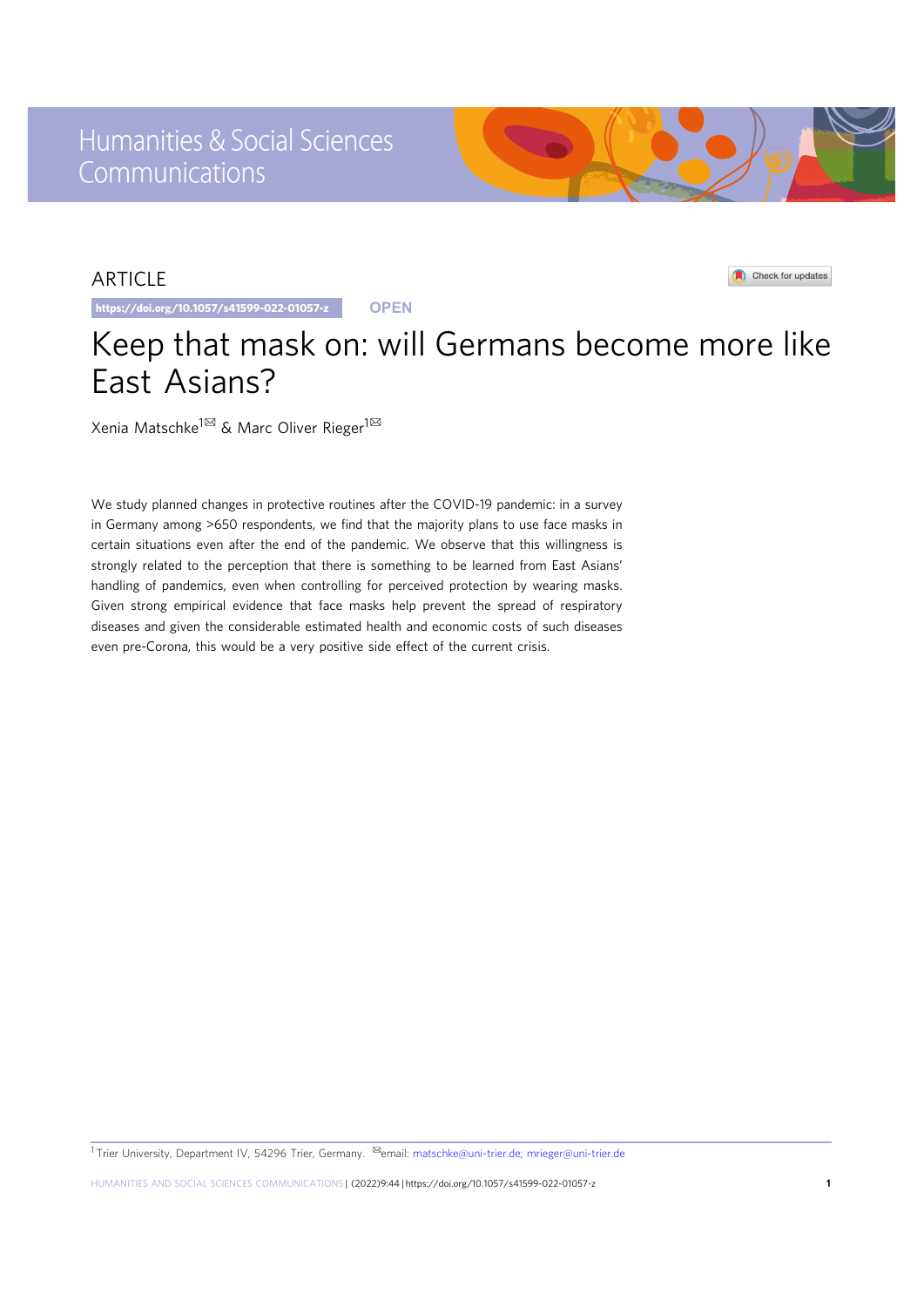# Introduction

 $\mathbb{I}$ n this article, we provide survey evidence that the current increased usage of face masks may continue in Germany even after the end of the Corona crisis.

Knowledge about COVID-19 and its transmission has accumulated over time. In early January 2020, Chinese authorities still denied that the novel coronavirus could be transmitted from person to person. The possibility of virus transmission via aerosols was also downplayed at first. Whereas in the early months of 2020, worried consumers around the world bought up protective hygiene products, such as disinfectants, latex gloves and face masks, resulting in temporary shortages even in the medical sector, the World Health Organization (WHO) insisted even at the end of March that the usage of face masks was not recommended except in medical settings.<sup>1</sup>

First experimental evidence that even simple cloth covers were useful in preventing airborne coronavirus infection came from hamster experiments (Chan et al., 2020). This article was published in May 2020. At approximately the same time, several nonexperimental studies came out about the effectiveness of face masks in reducing the human-to-human transmission, for example, Wang et al. (2020) who conducted a cohort study of families with at least one infected family member in Beijing, Zhang et al. (2020) who explained differences in epidemic trends by different intervention practices using infection data from Wuhan, China, Italy, and New York City, and Mitze et al. (2020) who used regional variation in compulsory face mask use in Germany to establish the role of face masks in reducing infection numbers. The meta-analysis by Chu et al. (2020) shows that the effectiveness of face masks in preventing the spread of COVID-19 is by now a well-established fact.

The Robert Koch Institute, as responsible health authority in Germany, had echoed the WHO's view in late winter and early spring that masks were unnecessary or even potentially harmful. However, as the acute shortage of masks eased in April, the public announcements concerning the usefulness of masks changed in tone and content, and by the end of April, Germany had introduced a nation-wide face mask requirement for supermarkets and other closed public spaces. Until then, the wearing of face masks had not been widespread in the population, whereas in East Asia, the usage of face masks to prevent the transmission of respiratory diseases was standard even before the current COVID-19 pandemic. In a survey conducted at Trier University (Germany) in April 2020 shortly before the introduction of the mask requirement, Rieger (2020) found that more than half the respondents considered wearing face masks in public weird, and particularly outside buildings, most people would not have voluntarily worn a mask. Yet most respondents also stated that they would abide by a legal obligation to wear a mask, and indeed, the general acceptance of the face mask requirement in Germany has remained high throughout 2020. In fact, Schunk and Wagner (2020) consider mask-wearing a new social norm in Germany and provide survey-based evidence that a high willingness of social multipliers, namely school teachers, exists to sanction violations against the mask-wearing requirement. The willingness to sanction norm violations is driven by personal characteristics (conscientiousness, neuroticism) rather than by economic incentives (Schunk and Wagner, 2020).

It is interesting to note that many East Asians did not wait for conclusive research results on the protectiveness of masks against COVID-19, but—relying on experience with other virus diseases with similar transmission channels—already used masks from the very start of the pandemic, even when living in countries where the local population did not wear masks yet (Sit et al., 2020). Will Germans learn from the East Asian experience? On the one hand, East Asia and in particular China seem to have coped extremely well

with the current pandemic compared to other countries. However, on the other hand, the COVID-19 virus originated in China and China thus met a lot of criticism, especially at the beginning of the pandemic. As a result, xenophobic behavior directed against people of East Asian descent increased in many countries around the world, also in Germany.<sup>2</sup> Moreover, part of the Chinese success in uprooting the virus was accomplished via very harsh and early restrictions on personal liberties, such as freedom of movement. For weeks in early 2020, Western governments stressed that such restrictions were no option in democratic countries, only to later on resort to harsh restrictions themselves (see the Oxford Government Response Tracker (OxCGRT) database (Hale et al., 2020) on governmental restrictions to curb the pandemic by country and time described in Hale et al. (2020)). Interestingly, opinion polls in Germany show that a majority of the population continues to favor restrictions to personal freedom if they help curb infection numbers.

Given that masks are also a useful tool to reduce infections with other diseases like common cold or influenza, one may wonder if Germans might continue to use masks even after the end of the current pandemic and the abolition of the legal maskwearing enforcement: after all, planned permanent behavioral changes through COVID-19 have been already documented, e.g., for greeting behavior (Matschke and Rieger, 2021).

In this article, we investigate this question using data from a large-scale online survey. Its methodology is explained in section "Methodology", and its results are presented in section "Results". Finally, section "Conclusion" concludes.

### Methodology

We use a follow-up wave of the aforementioned survey (Matschke and Rieger, 2021; Rieger, 2020) of Trier University conducted in December 2020, which was also advertised at several other German universities, to investigate attitudes towards face masks. In the survey wave, 656 respondents were asked the following questions about their planned behavior after the end of the COVID-19 pandemic:

- 1. Would you wear a face mask in a fully occupied bus during flu season?
- 2. Would you wear a face mask at a crowded indoor event, for example in a fully occupied lecture or concert hall, during flu season?
- 3. Would you wear a face mask in a fully occupied bus if you experience cold symptoms?
- 4. Would you wear a face mask at a crowded indoor event, for example in a fully occupied lecture or concert hall, if you experience cold symptoms?
- 5. Would you wear a face mask when visiting an older person with severe health problems if you experience cold symptoms?

Possible answers were: 1. totally disagree, 2. rather disagree, 3. rather agree, 4. fully agree.

The survey wave was part of a larger survey with in total >3000 participants that started already in March 2020 and has been described in more detail in Rieger and He-Ulbricht (2020). In previous waves of this survey, we also included some additional items that we will use in the subsequent analysis and will therefore describe briefly. In particular, we asked about the perceived strangeness of wearing a mask and about whether we should learn from East Asia regarding handling an epidemic (both items had the same answer options as above):

- 1. It is strange to see someone wearing a mask in public.
- 2. In general, we can learn a lot from East Asia when it comes to dealing with epidemics.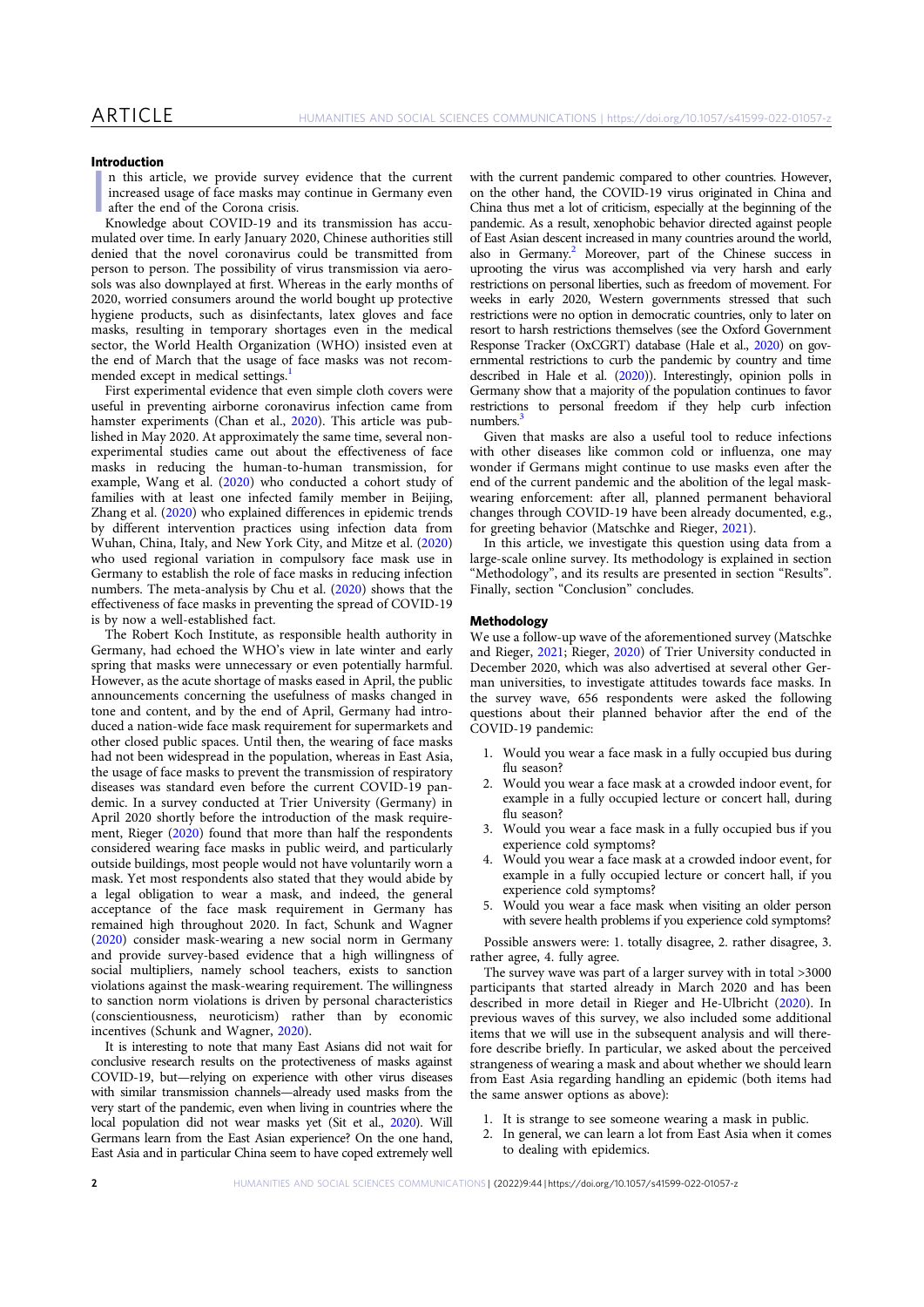Moreover, we elicited information on how people perceive the protection given by masks:

- 1. In your opinion, how well does wearing a face mask protect the wearer from infection by the new coronavirus?
- 2. In your opinion, how well does wearing a face mask protect others from infection by the new coronavirus?

In both cases, possible answers were: 1. not at all, 2. little, 3. medium, 4. well, 5. very well.

Finally, we elicited the frequency of actual mask-wearing behavior during the pandemic with an index (later referred to as "mask wearing") computed from a couple of questions on this topic—see Rieger (2020) for details.

As a caveat when interpreting our results, one should note that Trier University focuses on the humanities and social sciences. This is also reflected in the distribution of survey participants: the respondents were mainly students and the majority was female, therefore the sample is not per se representative of the German populace. Moreover, as in any survey, it is possible that the responses about intended behavior will not match the actual behavior exhibited in the future. Yet, we believe that the survey results nevertheless offer an interesting example for the evolution of social norms in connection with the COVID-19 epidemic and the underlying reasons behind the changes.

#### Results

Masks after COVID-19. In March and April 2020, survey results reported in Rieger (2020) showed that 60% of respondents thought that wearing face masks in public appeared at least somewhat strange, and an even higher percentage was afraid of being viewed as strange when wearing a mask. In the same survey, most respondents already reported a willingness to voluntarily wear masks inside smaller closed spaces such as buses, and the reported intention to abide by a legal obligation to wear masks was even higher.

In the December 2020 survey wave, the respondents were for the first time asked about their planned mask-wearing behavior after the end of the Corona crisis.

The statistical distribution of responses to the key questions of the December survey wave is reported in Table 1. The results show that the use of masks after COVID-19 in some situations of daily life is likely to continue:

More than half the respondents (52.7%) plan to wear a mask during flu season in a fully occupied bus, whereas in a bigger closed space, only about a third would probably wear a mask.

The answers change considerably, however, in case the respondent himself exhibits cold symptoms. In this case, two thirds of the respondents would probably wear a mask in the bus and almost 60% would do this in a crowded larger indoor space such as a lecture hall. This shows that the science-supported (Chan et al., 2020) public health information that mask wearing is more effective in protecting others than in protecting oneself has borne some fruit<sup> $4$ </sup> and that the respondents' willingness to wear masks is based more on altruism than on self-protection.

The strongest results are obtained when the respondents are confronted with the question of whether they, when experiencing cold symptoms, would wear a mask when visiting an old and frail person. In all, 58.8% of the respondents answer this question with an unconditional yes, and only 13.8 % would (rather) not wear a mask in this setting. This shows how important it is to put a concrete face to risk groups in order to encourage people to behave responsibly, since of course one could also infect an old and frail person while riding on a bus or attending a crowded indoor event.

Are the intentions about future behavior still volatile thoughts or already firm plans? To test this, in another survey wave in January 2021, we asked 134 survey participants the same questions again. The mean of the replies was very similar and not statistically different from the December 2020 wave. Only for the last question about visiting an old and frail person while exhibiting cold symptoms, the willingness to wear a mask was statistically different from the December result, even showing an increase in the likelihood to wear a mask (mean value of 3.61 in January compared to 3.38 in December).

We would like to stress again that all of these responses are in stark contrast to the pre-COVID-19 behavior in Germany: until then, masks were nearly exclusively used by physicians and medical staff in specific situations (surgery, at the dental clinic etc.). Other persons used masks only if they suffered from a severe reduction of their immune system (e.g., during a chemotherapy). That more than half of the respondents plan to wear a mask on a bus during flu season even after the pandemic is over can therefore be seen as some kind of cultural upheaval.

We now investigate the reasons behind the willingness to wear masks after the end of the pandemic. In a first step, we regress the willingness to wear masks, which we calculate as an aggregation of the demographic variables, namely age, gender, whether or not the person is already holding a bachelor degree, and student status as well as variables on perceived protection from mask usage for oneself and for others. For the ordinary least squares (OLS) regressions, we split the sample into male and female participants and also age groups (younger than 25 years vs. 25 and older). The variables are standardized so that we can directly compare the coefficient size. The dependent variable "willingness to wear masks after COVID-19" summarizes the five items about different situations into one factor with a Cronbach's Alpha of 0.91, showing the high internal consistency of the questions.

In columns (1) and (2) of Table 2, we have split the sample by gender, in columns (3) and (4), the sample split is by age group. In neither of the regressions, the demographic independent variables turn out to be statistically significant, and the estimated coefficients are very small. The motive to protect others from infections comes out as a very strong determinant of continued mask usage after the end of the pandemic: the estimated coefficient is large and highly statistically significant. The motive to protect others is slightly stronger for older individuals and males, but the differences are negligible. Interesting differences are obtained for the effect of the perceived self-protection from

# Table 1 Planned mask wearing after COVID-19, descriptive results.

| <b>Questions</b>                                                         | Mean | SD   | <b>Totally disagree</b> | <b>Rather disagree</b> | <b>Rather agree</b> | <b>Totally agree</b> |
|--------------------------------------------------------------------------|------|------|-------------------------|------------------------|---------------------|----------------------|
| Would you wear a mask                                                    |      |      | $(=1)$                  | $(=2)$                 | $(=3)$              | $(=4)$               |
| in a full bus during flu season                                          | 2.54 | 0.95 | 15.5%                   | 31.7%                  | 35.8%               | 16.9%                |
| at a crowded indoor event during flu season                              | 2.15 | 0.90 | 25.8%                   | 41.6%                  | 24.2%               | 8.4%                 |
| in a full bus while having cold symptoms                                 | 2.89 | 0.98 | 11.3%                   | 20.9%                  | 35.7%               | 32.2%                |
| at a crowded indoor event while having cold symptoms                     | 2.73 | 1.00 | 13 9%                   | 26.1%                  | 33.7%               | 26.4%                |
| visiting an old and frail person while having cold symptoms<br>$N = 656$ | 3.38 | 0.89 | 7.2%                    | 6.6%                   | 27.4%               | 58.8%                |

HUMANITIES AND SOCIAL SCIENCES COMMUNICATIONS | (2022)9:44 | https://doi.org/10.1057/s41599-022-01057-z 3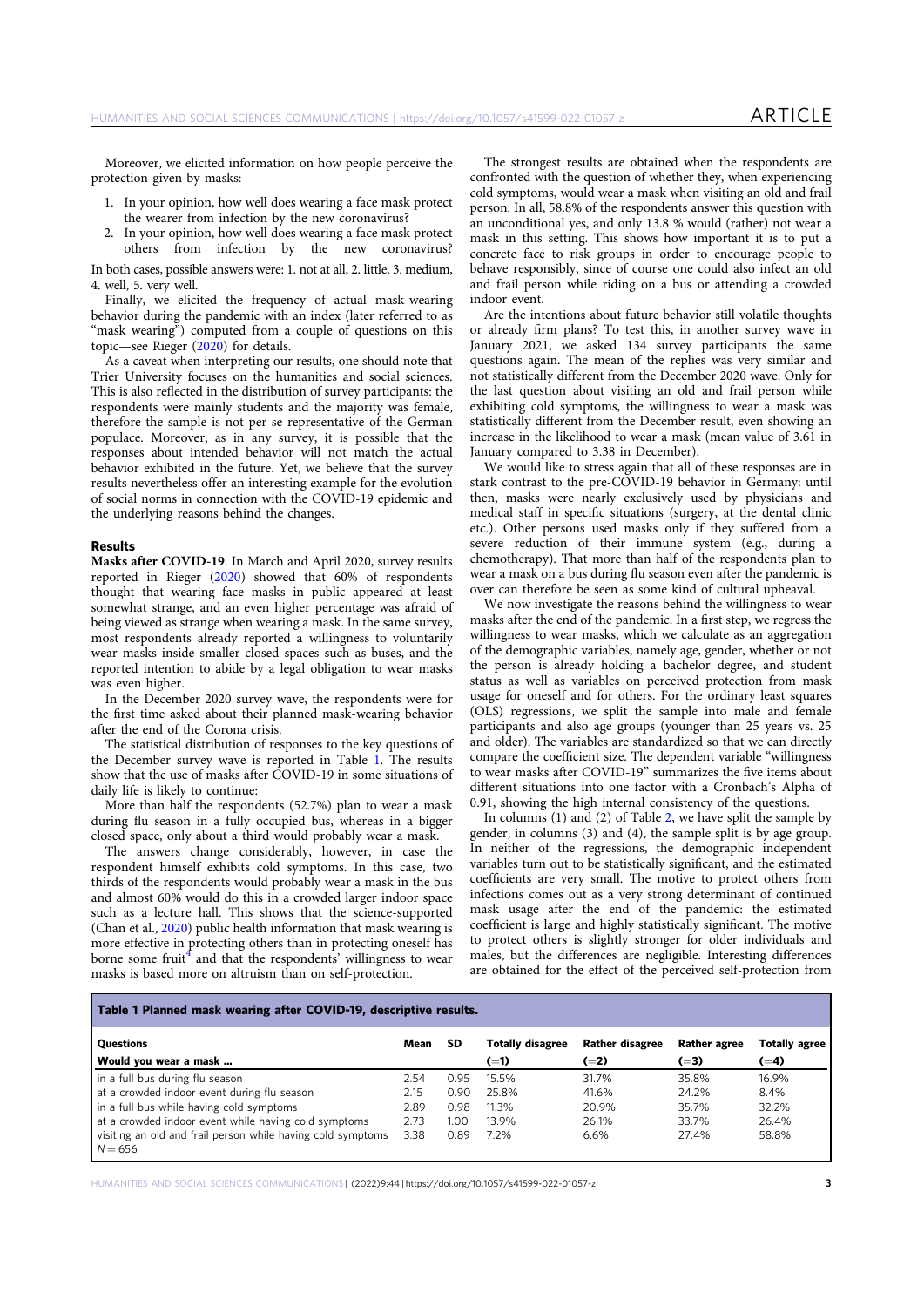|                            | Table 2 Willingness to wear masks after COVID-19,<br>controlling for perceived protection from mask wearing. |                        |                                          |                        |  |  |
|----------------------------|--------------------------------------------------------------------------------------------------------------|------------------------|------------------------------------------|------------------------|--|--|
|                            |                                                                                                              |                        | Willingness to wear masks after COVID-19 |                        |  |  |
|                            | Female                                                                                                       | Male                   | <25 years                                | $\geq$ 25 years        |  |  |
|                            | (1)                                                                                                          | (2)                    | (3)                                      | (4)                    |  |  |
| Masks self-<br>protection  | $0.133*$                                                                                                     | 0.119                  | 0.068                                    | $0.203***$             |  |  |
|                            | (2.464)                                                                                                      | (1.912)                | (1.278)                                  | (3.204)                |  |  |
| Masks<br>protection others | $0.258***$                                                                                                   | $0.262***$             | $0.243***$                               | $0.246***$             |  |  |
|                            | (4.779)                                                                                                      | (4.18)                 | (4.531)                                  | (3.92)                 |  |  |
| Age                        | 0.022<br>(0.338)                                                                                             | 0.105<br>(1.548)       |                                          |                        |  |  |
| Female                     |                                                                                                              |                        | 0.043<br>(0.843)                         | 0.026<br>(0.472)       |  |  |
| Bachelor degree            | $-0.048$<br>$(-0.881)$                                                                                       | $-0.034$<br>$(-0.543)$ | $-0.086$<br>$(-1.648)$                   | 0.036<br>(0.627)       |  |  |
| Student                    | $-0.088$<br>$(-1.359)$                                                                                       | $-0.009$<br>$(-0.134)$ | 0.01<br>(0.2)                            | $-0.109$<br>$(-1.896)$ |  |  |
| Ν                          | 348                                                                                                          | 293                    | 366                                      | 275                    |  |  |
| Adj $R^2$                  | 10.2%                                                                                                        | 9.9%                   | 7.2%                                     | 15.3%                  |  |  |

\*Significant at the 5% level.

\*Significant at the 1% level. \*Significant at the 0.1% level

The model was estimated via ordinary least squares (OLS). The variables are standardized so<br>that the coefficients directly inform about the size of the effects. The numbers in parentheses<br>under the coefficient estimates ar

mask usage. The estimated effect is considerably higher and statistically significant for females (an insignificant effect of 0.119 for males and a statistically (at the 5% level) significant 0.133 for females) and for older individuals (a small, insignificant 0.068 for persons under the age of 25 vs. a large and statistically significant (at the 0.1% level) 0.203 for older individuals). This is not surprising since females and older individuals are commonly considered to be more risk-averse. Moreover, older individuals are at a higher risk of suffering from complications in connection with infectious diseases.<sup>5</sup>

Learning from East Asia? While wearing masks in situations as described in our survey has not been observed in Germany before COVID-19, such behavior is quite common in several East Asian countries, e.g., in Japan and Taiwan. In Germany and other Western countries, this was sometimes noticed with interest and a bit of amusement, see e.g., Hahnefeld (2017) or Time (2015).

Given this difference, but also traditional differences in greeting behavior and policy responses to the outbreak of COVID-19 as well as the previous outbreak of SARS and other epidemics, it seems plausible to assess the expertise of East Asian countries in handling such situations as being higher than that of Germany (or most other Western countries). We wanted to know whether this line of thought is also shared by our respondents, and – most interestingly for the current study—whether it correlates with planned mask-wearing behavior after COVID-19.

Not unexpectedly, the view that we can learn from East Asia in these matters is strongly time dependent (Fig. 1): whereas in spring 2020, the average agreement was around 2.2 (on a scale from 1 to 4), in autumn it equaled about 2.7. At the same time, the impression that wearing a mask would be weird faded from around 1.95 in March to about 1.47 in September (Fig. 1). For both variables, the change over time is statistically significant.

The idea that one could learn from East Asia is significantly correlated not only with the positive attitude towards wearing masks, but also with judgements about their ability to protect (the wearer as well as others), the frequency of use, and finally also the



Fig. 1 Agreement to the statements that wearing a mask is strange, and that we can learn a lot from East Asia about how to handle epidemics. Average responses, where  $1 =$  totally disagree,  $4 =$  fully agree. Graph based on responses in survey waves from March to December 2020.

Table 3 Learning from East Asia correlates significantly with various attitudes towards masks, during and after the pandemic (Pearson correlations).

|                                                     | <b>Learning from</b><br><b>East Asia</b> |      |
|-----------------------------------------------------|------------------------------------------|------|
| Willingness to wear masks after 0.201**<br>COVID-19 |                                          | 656  |
| Current wearing of masks                            | $0.231***$                               | 1162 |
| Wearing masks seen as strange                       | $-0.101$ <sup>*</sup>                    | 500  |
| Masks self-protection                               | $0.135***$                               | 1355 |
| Masks protection others                             | $0.192***$                               | 1355 |

\*Significant at the 5% level.

"Significant at the 1% level  $\check{\cdot}$ Significant at the 0.1% level

All variables are standardized. The reported coefficients are the Pearson correlation coefficients.

The number of observations may vary because not all variables were included in all survey waves

planned mask-wearing behavior after COVID-19, as Table 3 shows.

The number of observations varies between rows because our survey was conducted in several waves. Whereas the question about learning from East Asia was included in all the waves on which Table 3 is based (1355 observations in total), this is not the case for all the variables appearing in the different rows. This also explains why we cannot use all variables in Table 3 as regressors in a regression analysis on the determinants of the willingness to wear masks in the post-pandemic future.

To better assess the effect of learning from East Asia, we now conduct regression analyses with the planned mask-wearing behavior after the pandemic as dependent variable and learning from East Asia as independent variable (together with additional controls), see Table 4. In all models where it appears (columns 2 to 4), the variable "learning from East Asia" proves highly significant ( $p < 0.001$ ). The coefficient itself is clearly higher when considering the results that use data from the December 2020 and January 2021 wave (643 observations out of which 85% were students, 45.7% were males, 41.5% held a bachelor's degree and the average age was 25.9) in conjunction with available information about demographics (column 4). Moreover, a comparison between columns 1 and 4 shows that the inclusion of learning from East Asia increases the adjusted  $R^2$  considerably.

The coefficients on the categorical explanatory variables "learning from East Asia", "masks self-protection", and "masks protection others" can be easily compared because the coefficients have been standardized. We see that the effect of protecting others is the strongest, followed by the effect of learning from East Asia. However, we expect the motive of protecting others to be subject to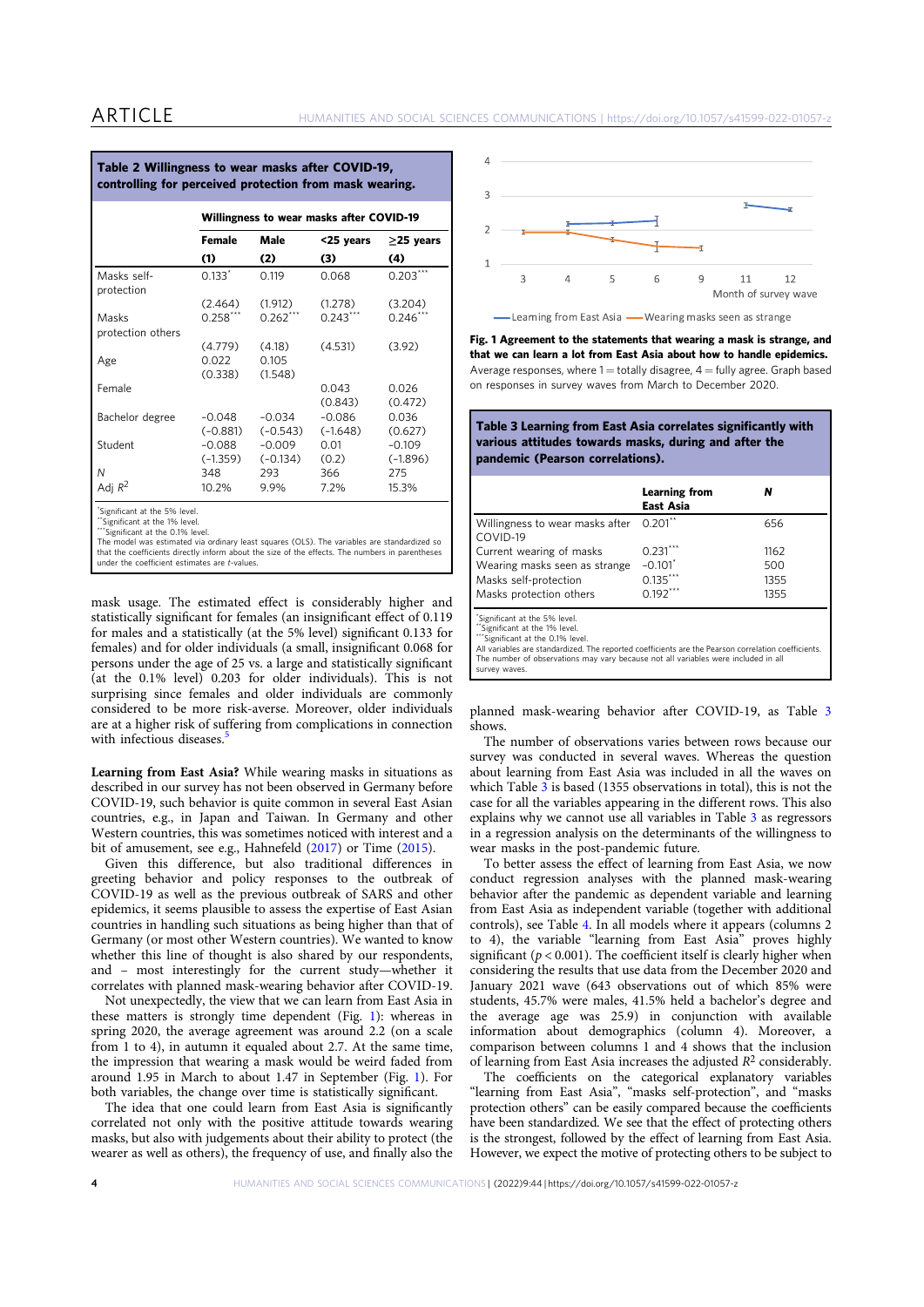Table 4 Learning from East Asia is a significant factor in the willingness to wear a mask after COVID-19, even when controlling for various other factors.

|                            |            | Willingness to wear masks after COVID-19 |            |            |
|----------------------------|------------|------------------------------------------|------------|------------|
|                            | (1)        | (2)                                      | (3)        | (4)        |
| Learning from<br>East Asia |            | $0.172***$                               | $0.144***$ | $0.150***$ |
|                            |            | (4.964)                                  | (4.048)    | (3.985)    |
| Masks self-<br>protection  | $0.124$ ** |                                          | $0.133***$ | $0.128***$ |
|                            | (3.056)    |                                          | (3.356)    | (3.183)    |
| Masks                      | $0.259***$ |                                          | $0.218***$ | $0.230***$ |
| protection others          |            |                                          |            |            |
|                            | (6.372)    |                                          | (5.416)    | (5.633)    |
| Age                        | 0.069      |                                          |            | 0.063      |
|                            | (1.475)    |                                          |            | (1.359)    |
| Female                     | 0.038      |                                          |            | 0.039      |
|                            | (1.016)    |                                          |            | (1.054)    |
| Student                    | $-0.046$   |                                          |            | $-0.043$   |
|                            | $(-0.997)$ |                                          |            | $(-1.069)$ |
| Bachelor degree            | $-0.044$   |                                          |            | $-0.043$   |
|                            | $(-1.071)$ |                                          |            | $(-0.926)$ |
| N                          | 643        | 808                                      | 656        | 643        |
| Adj. R <sup>2</sup>        | 10.5%      | 2.8%                                     | 12.1%      | 13.6%      |
| the con-                   |            |                                          |            |            |

\*Significant at the 5% level.

\*Significant at the 1% level.

\*\*\*Significant at the 0.1% level.<br>The model was estimated via

The model was estimated via ordinary least squares (OLS). The variables are standardized so that the coefficients directly inform about the size of the effects. The numbers in parentheses under the coefficient estimates are t-values.

a positive "social desirability bias", which is present even in webbased surveys because a socially desirable answer is a cheap way of boosting the respondent's positive self-image (Brenner and DeLamater, 2016). We do not expect a similar positive bias for the learning from East Asia and self-protection effect.

To provide additional empirical support for the result that learning from East Asia adds to the protection motive behind plans to continue mask wearing after the end of the pandemic, we also regress the perceived protection variables (self-protection and protection of others due to face mask usage) on the demographic variables and the learning from East Asia variable in Table 5. Apart from a 5% significant negative effect of age when the dependent variable is the perceived protection for others, only the learning from East Asia variable is positively and significantly correlated with both perceived protection variables, but the correlation is not so strong as to make us worry about a multicollinearity issue.

In summary, we can conclude that people who agree that learning from East Asia regarding the handling of pandemics is a good idea also plan to keep using masks in certain future situations of everyday life—we might say they are willing to become a bit "more East Asian".

# Conclusion

The reported attitudes towards mask wearing after the end of the COVID-19 crisis actually bode well both for public health and for the economy because continued mask wearing can lower both the health and the economic cost from other, commonly considered minor, respiratory diseases.

Every year, the flu causes thousands of deaths in Germany (e.g., the particularly deadly flu season of 2017/18 was conservatively estimated to have cost about 25,100 lives<sup>6</sup>) and even a common cold, for example caused by one of the already established Corona cold viruses, can be deadly for old and frail individuals (Roussel et al., 2020). In addition, the direct health care resource use and the

# Table 5 Determinants of perceived protection by face masks.

|                         | Perceived protection by masks |                       |  |
|-------------------------|-------------------------------|-----------------------|--|
|                         | for oneself                   | for others            |  |
| Learning from East Asia | $0.135***$                    | $0.190***$            |  |
|                         | (4.935)                       | (7.056)               |  |
| Age                     | $-0.029$                      | $-0.082$ <sup>*</sup> |  |
|                         | $(-0.834)$                    | $(-2.416)$            |  |
| Female                  | $-0.001$                      | $-0.032$              |  |
|                         | $(-0.039)$                    | $(-1.176)$            |  |
| Bachelor degree         | 0.035                         | $-0.057$              |  |
|                         | (1.197)                       | $(-1.947)$            |  |
| Student                 | 0.032                         | Ω                     |  |
|                         | (0.914)                       | (0.006)               |  |
|                         | 1322                          | 1322                  |  |
| Adi.                    | 1.8%                          | 4.7%                  |  |

\*Significant at the 5% level.

\*\*Significant at the 1% level. \*\*\*Significant at the 0.1% level.

The model was estimated via ordinary least squares (OLS). The variables are standardized so that the coefficients directly inform about the size of the effects. The numbers in parentheses under the coefficient estimates are t-values.

indirect economic productivity costs connected with the common cold are also substantial and eclipse the costs of many other, more serious medical conditions because common cold infections occur so frequently (Bramley et al., 2002; Fendrick et al., 2003).<sup>7</sup> Concerning the indirect costs of the common cold, Fendrick et al. (2003) estimated a cost of 22.5 billion US-\$ due to caregiver and employee absenteeism in the United States per year, compared to 17 billion US-\$ of direct medical costs. Bramley et al. (2002) arrived at a cost estimate of 25 billion US-\$ of indirect costs, of which 16.6 billion US-\$ were attributed to on-the-job productivity loss due to sick employees who nevertheless reported to work, an indirect economic cost that Fendrick et al. (2003) did not consider.

While the numbers thus clearly differ, they both indicate substantial economic losses that respiratory diseases which are harmless at first glance cause, in addition to the direct medical costs. Despite these costs, the wearing of face masks in non-medical settings has been uncommon in Germany and more generally the Western world, quite in contrast to some East Asian countries where face masks were common even pre-Corona to protect oneself and others.

The observed prospective increase in the usage of face masks after the end of the current pandemic may thus not only make Germans "more Asian", but also entail substantial economic and health benefits and thus represents good news even if the next pandemic hopefully does not come any time soon.

# Data availability

The data used in this article are publicly available in Rieger and He-Ulbricht (2020) as well as on the second author's home page at Trier University.

Received: 26 March 2021; Accepted: 18 January 2022; Published online: 03 February 2022

#### **Notes**

1 For example, the WHO tweeted on March 26, 2020 ([https://twitter.com/WHOWPRO/](https://twitter.com/WHOWPRO/status/1243171683067777024) [status/1243171683067777024](https://twitter.com/WHOWPRO/status/1243171683067777024)): "If you do not have any respiratory symptoms, such as fever, cough, or runny nose, you do not need to wear a medical mask. When used alone, masks can give you a false feeling of protection and can even be a source of infection when not used correctly."

HUMANITIES AND SOCIAL SCIENCES COMMUNICATIONS |(2022)9:44 | https://doi.org/10.1057/s41599-022-01057-z 5